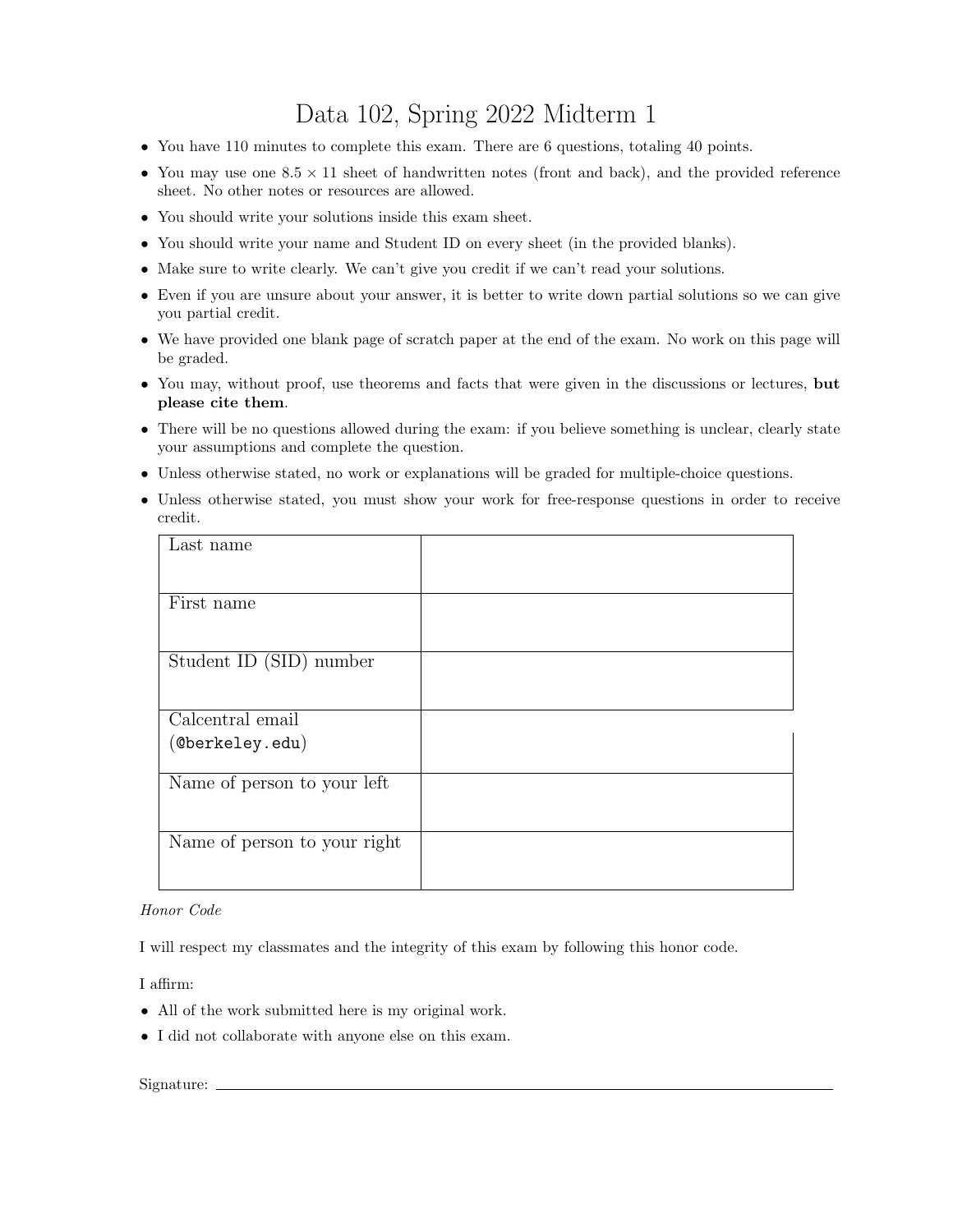- 1. (5 points) For each of the following, determine whether the statement is true or false. For this question, no work will be graded and no partial credit will be assigned.
	- (a) (1 point) Gibbs sampling is always a better choice than rejection sampling because it never rejects any samples.

 $\bigcirc$  A. TRUE  $\bigcirc$  B. FALSE

(b) (1 point) Consider two medical tests for two different diseases, A and B. Disease/test A has  $TPR = TNR = 0.99$ . Disease/test B has  $TPR = TNR = 0.7$ . Then, the FDR for disease/test A must be higher than the FDR for disease/test B.

 $\bigcirc$  A. TRUE  $\bigcirc$  B. FALSE

(c) (1 point) Markov Chain Monte Carlo methods can only be applied to Bayesian models if we choose a conjugate prior for our likelihood.

 $\bigcap$  A. TRUE  $\bigcap$  B. FALSE

(d) (1 point) Gibbs sampling is based on conditioning on only the first observed data point (e.g.,  $x_1$ ), then sampling all hidden variables, then repeating for the second data point (e.g.,  $x_2$ ), and so on.

 $\bigcap$  A. TRUE  $\bigcap$  B. FALSE

(e) (1 point) When using the LORD algorithm with desired FDR  $\alpha$  on a sequence of 100 p-values, the false discovery rate (FDR) after the first 10 p-values is guaranteed to be less than or equal to  $\alpha$ .

 $\bigcap$  A. TRUE  $\bigcap$  B. FALSE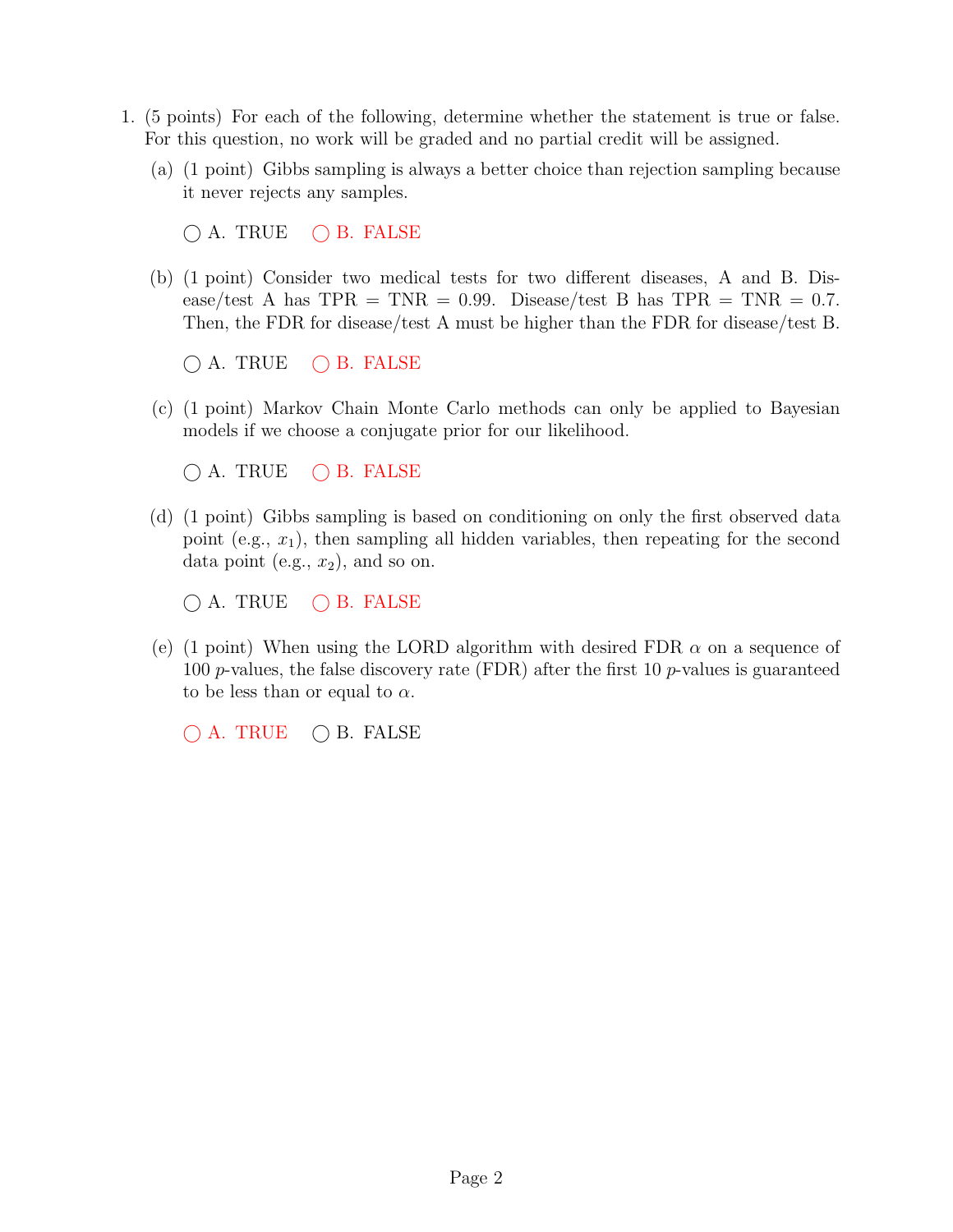- 2. (4 points) Your friend Gabriel has two data sets that he needs help analyzing. He knows that you have recently learned about generalized linear models (GLMs) in Data 102, so he turns to you for help.
	- (a) (2 points) Gabriel's first data set is about Cal dining. Gabriel wants to predict the total number of students who will go to a Cal dining hall on a given day using information about the day (day of week, weather, etc.).

Specify an inverse link function and two different likelihood models that Gabriel could use for this dataset.

Solution: The two likelihood models Gabriel could use are Poisson and negative binomial, which are both probability distributions over non-negative integers and are thus appropriate for modeling counts.

The ideal inverse link function to use with these would be the exponential link function.

(b) (2 points) In Gabriel's second dataset, he wants to use information from patients' medical records to predict whether they will get diabetes. He proposes using an identity link function along with a Bernoulli likelihood model. Briefly explain why this is not a good idea.

Solution: This is not a good choice because the Bernoulli likelihood function expects a number between 0 and 1 as input, but there is no guarantee that the identity link function returns such a number. When working with a Bernoulli likelihood, you should use a sigmoid inverse link function, which guarantees that the input to the Bernoulli likelihood will be between 0 and 1. Note that a GLM with a sigmoid inverse link function and Bernoulli likelihood corresponds to logistic regression.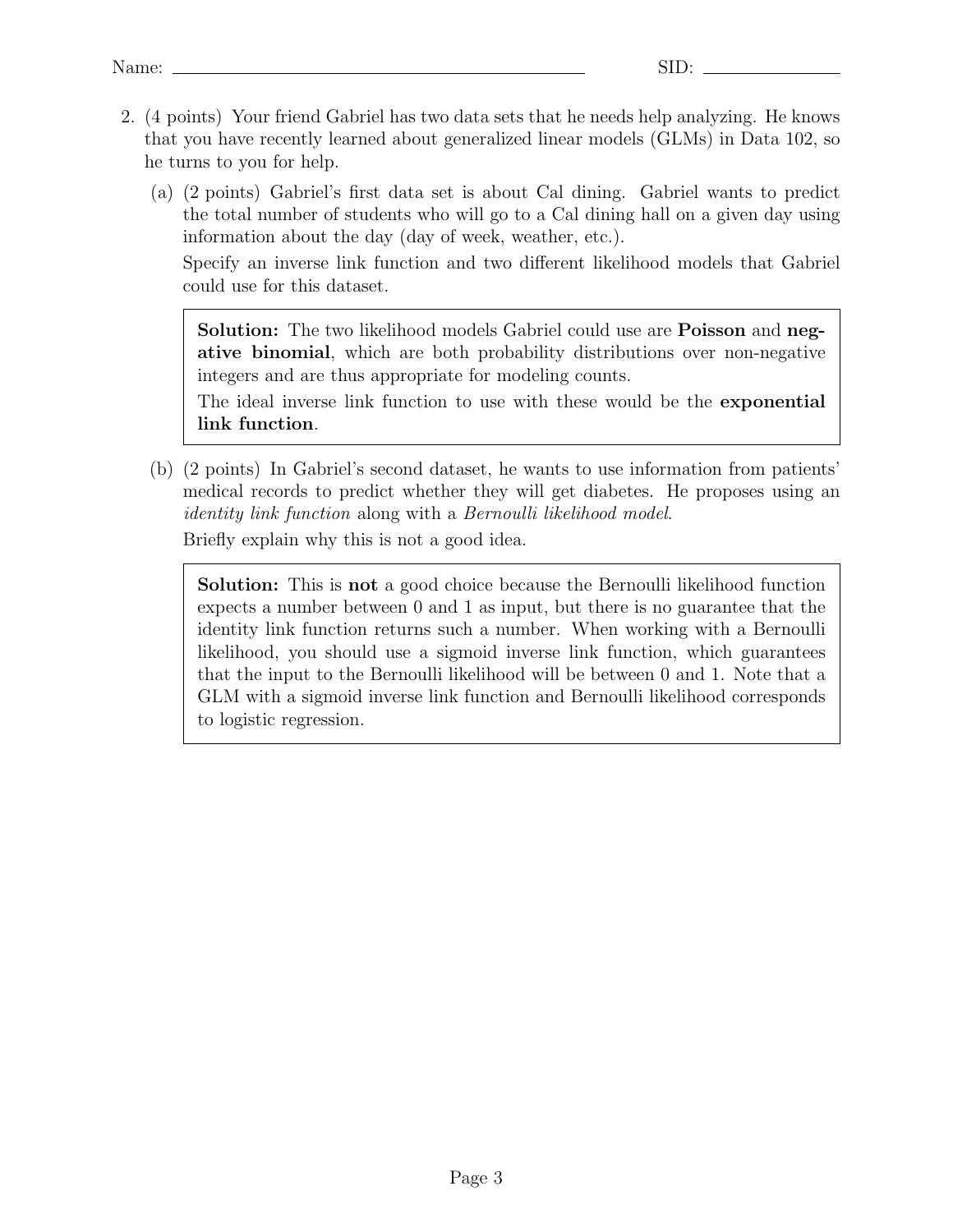3. (6 points) After graduating, Alyona starts a tea cafe next to campus. To attract more business from students, she will try a targeted marketing campaign that offers discounts and promotions to students based on their favorite drink. To do so, she first needs a classifier which will tell her whether a student likes tea. Assume that  $y = 0$  corresponds to not liking tea, and  $y = 1$  corresponds to liking tea.

Alyona uses social media to mine data about students, and trains a logistic regression model to predict tea preferences. She tests her model on four students, obtaining the following results along with an ROC curve.

She wants to choose a threshold  $z$  and make a decision of 1 (student likes tea) when  $f(X) > z$ .



(a) (1 point) Suppose Alyona sets a threshold  $z = 0.2$ , and makes a decision 1 (student likes tea) when  $f(X) > z$ . What is the resulting false discovery proportion (FDP)?

Solution: Alyona makes 3 discoveries, but only one of them is a true discovery, so the FDP is  $\frac{2}{3}$ .

(b) (2 points) Provide a threshold value such that the resulting false discovery proportion is lower than the FDP you computed in part a. If there is no such threshold value, state "no such threshold exists."

**Solution:** Any  $.3 \leq z < .4$  would result in one true discovery and one false discovery, leading to an FDP of  $\frac{1}{2}$ .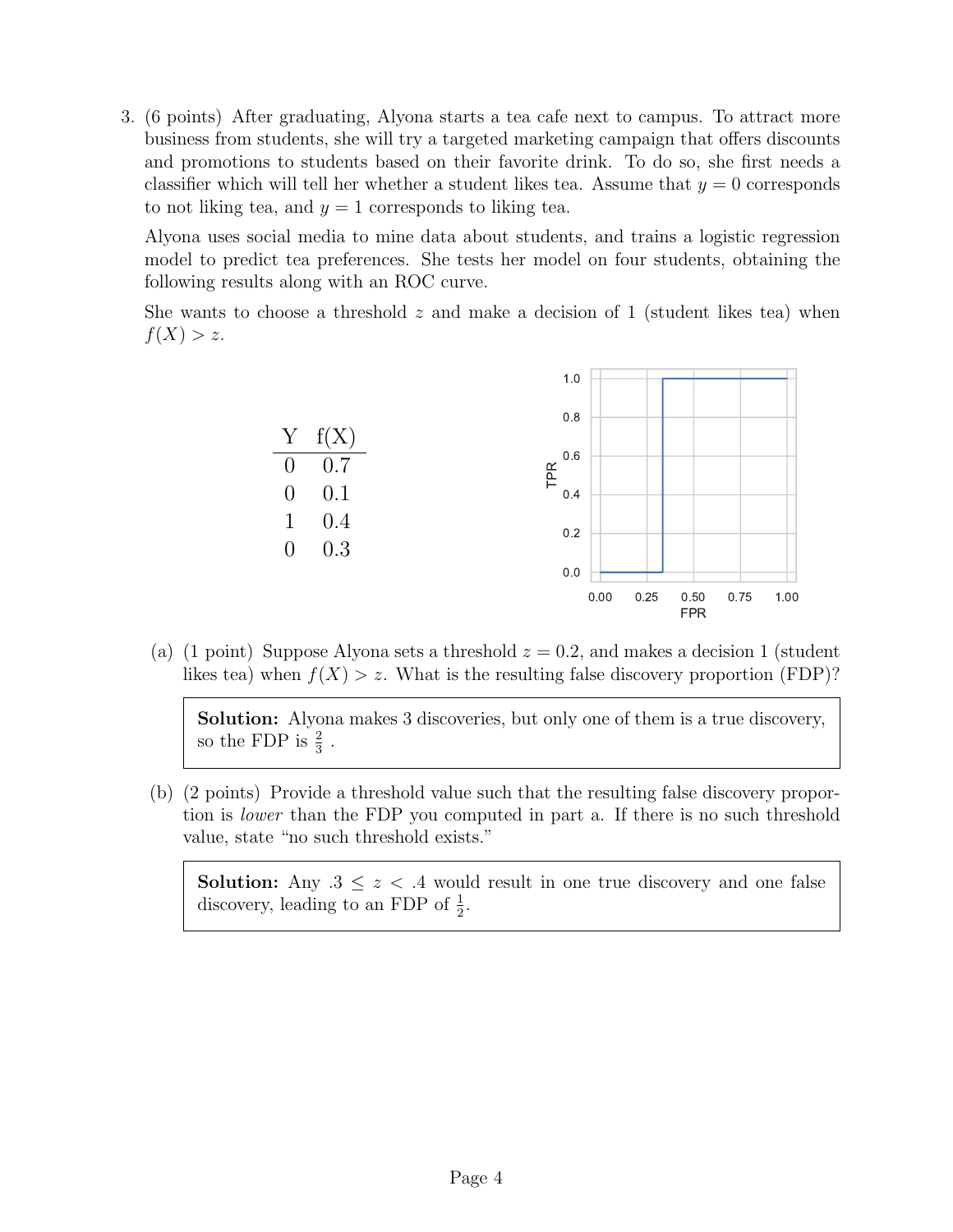$(c)$  (1 point) Provide a threshold value that corresponds to the point  $(0.3, 1.0)$  on the ROC curve. In other words, determine a threshold z such that Alyona makes a decision 1 when  $f(X) > z$ , and her decisions have the given FPR and TPR.

**Solution:** Any value for z between  $0.3 \leq z < 0.4$  would lead to 2 discoveries, leading to FPR of  $\frac{1}{3} \approx 0.3$ , and a TPR of  $\frac{1}{1} = 1$ . **Note:** With only 3 values in the dataset for which  $Y = 0$ , technically an FPR of .3 is impossible—the point of interest was really  $\left(\frac{1}{3}\right)$  $(\frac{1}{3}, 1.0)$ . Answers stating "there is no such threshold value," providing above reason were awarded full credit.

(d) (2 points) Alyona's friend thinks that this is all too much work, and suggests instead making predictions completely at random: in other words, her friend predicts that each student likes tea with probability 0.5, independent of all other students. For at least one of the points on the ROC curve above, the expected FPR and TPR for her friend's approach would be strictly better than the classifier. Which point(s) are those? Select all answers that apply.

 $\Box$  A.  $(0,0)$   $\Box$  B.  $(0.3,0)$   $\Box$  C.  $(0.3,1)$   $\Box$  D.  $(1,1)$ 

Solution: For a random classifier, the expected TPR and FPR will both be 0.5, since all points are classified randomly. A random classifier would, on average, correctly label 2 of the 4 data points in our training set. Point A correctly classifies the 3 tea-drinkers by making no discoveries. Point B makes 1 discovery but still correctly classifies 2 students. Point C makes 2 discoveries and correctly classifies the one coffee-drinker and 2 of the tea-drinkers. Point D makes 3 discoveries and only correctly classifies the coffee-drinker and one of the tea-drinkers. And point E only correctly classifies the tea-drinker. Therefore, points A, B, and C get more than 2 correct labels, so those thresholds are better than random.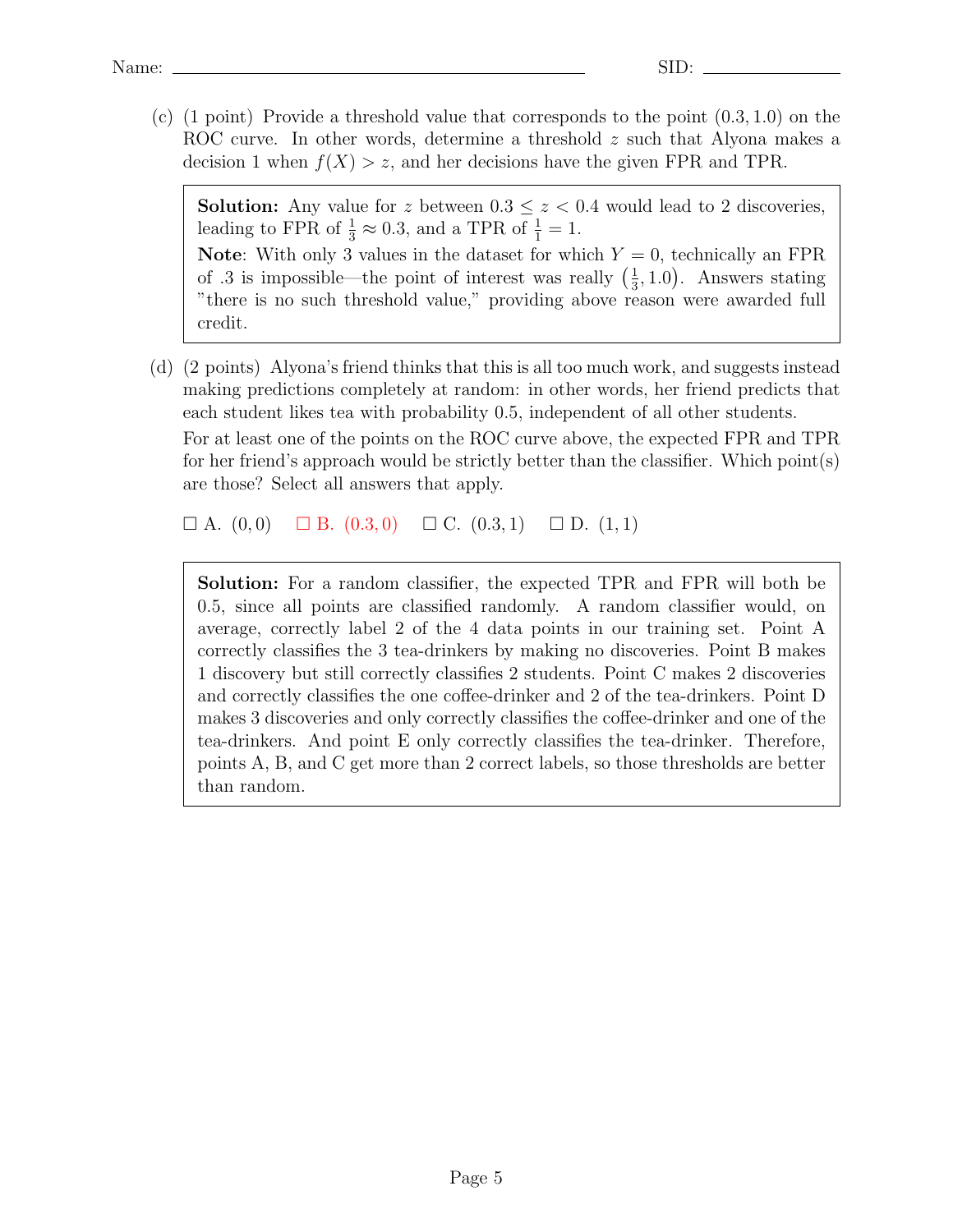- 4. (7 points) Rinzen works with researchers testing different drugs. The researchers will provide him with p-values for each drug trial's hypothesis test, and he must decide for which tests to reject the null hypothesis.
	- (a) (2 points) He has not calculated the P-values yet, but he is deciding between using the Bonferroni or Benjamini-Hochberg procedures, each with parameter  $\alpha$ . Fill in the blanks in the sentence below, using "Bonferroni" for one and "Benjamini-Hochberg" for the other:

The number of discoveries made by the **pro-** procedure will be greater than or equal to the number of discoveries made by the

procedure, if the corresponding error rate for

both procedures is set to  $\alpha$ .

Solution: 1) Benjamini-Hochberg, and 2) Bonferroni.

An error rate of  $\alpha$  for Benajmini-Hochberg controls FDR, while an error rate of  $\alpha$  for Bonferroni controls FWER. The Bonferroni threshold is  $\alpha/N$ . This is the smallest possible threshold for Benjamini-Hochberg (if only the first  $p$ -value is below the line  $k\alpha/N$ .

So, any null hypothesis that is rejected by Bonferroni must have  $p_i \leq \alpha/N$  $k\alpha/N$  for any k that denotes  $P_i$ 's index in the sorted list.

(b) (2 points) Now, Rinzen obtains the p-values for the 6 drug trials from the researchers. They are  $P_1 = \frac{1.5\alpha}{6}$  $\frac{5\alpha}{6},\ P_2 = \frac{3.1\alpha}{6}$  $\frac{1\alpha}{6}$ ,  $P_3 = \frac{5.2\alpha}{6}$  $\frac{2\alpha}{6},\ P_4 = \frac{5.5\alpha}{6}$  $\frac{5\alpha}{6}$ , and  $P_5 = \frac{2.5\alpha}{6}$ scalences. They are  $T_1 = \frac{6}{6}$ ,  $T_2 = \frac{6}{6}$ ,  $T_3 = \frac{6}{6}$ ,  $T_4 = \frac{6}{6}$ , and  $T_5 = \frac{4.5\alpha}{6}$ , for some  $\alpha$  between 0 and 1/2.  $\frac{5\alpha}{6}$ , for some  $\alpha$  between 0 and 1/2.

He correctly uses the Benjamini-Hochberg procedure to control the false discovery rate at level  $\alpha$ . For which p-values does he make a discovery? Select all answers that apply. You must show your work to receive credit.

Hint: he makes at least one discovery, so "none of the above" is not a correct answer.

 $\Box A. P_1 \quad \Box B. P_2 \quad \Box C. P_3 \quad \Box D. P_4 \quad \Box E. P_5 \quad \Box F. P_6$ 

Solution: All tests hypotheses are rejected because when sorted, the largest value is  $5.5\alpha/6 < \alpha$ , so all earlier hypothesis are also rejected.

(c) (3 points) One of the researchers made a mistake while calculating their  $p$ -value and sends Rinzen the new, correctly calculated, p-value.

Rinzen still uses Benjamini-Hochberg to control the FDR at level  $\alpha$ . This time, five of the p-values are the same as in part (b), but exactly one has changed. What is the smallest number of discoveries he could make? State which p-value would change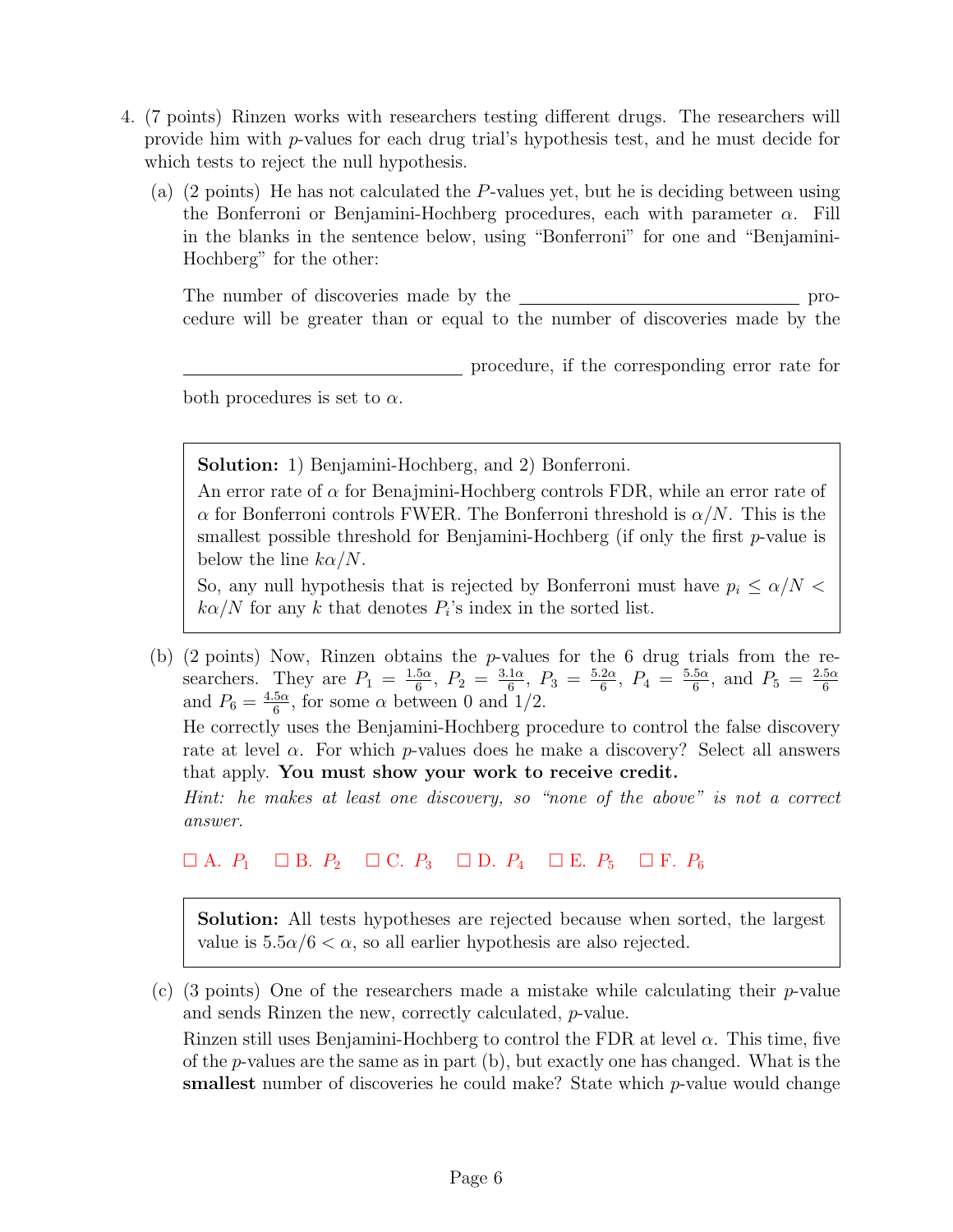and its new value for this to happen (for example, you might say "Three discoveries if  $P_6$  changes to 0.3") and justify your choice by showing your work.

**Solution:** Only  $P_4$ , the largest p-value, was within the critical value. Therefore, if this p-value changed to be greater than  $6\alpha/6$  (i.e. greater than  $\alpha$ ), then no discoveries would be made. In this scenario, the smallest number of discoveries he could make would be 0.

Also, if any other p-value changed to be larger than  $\alpha$ , that would reduce the number of discoveries to 0 as well. This is because  $P_4 = \frac{5.5\alpha}{6} > \frac{5\alpha}{6}$  $\frac{\partial \alpha}{\partial \theta}$ , so it would be above the line.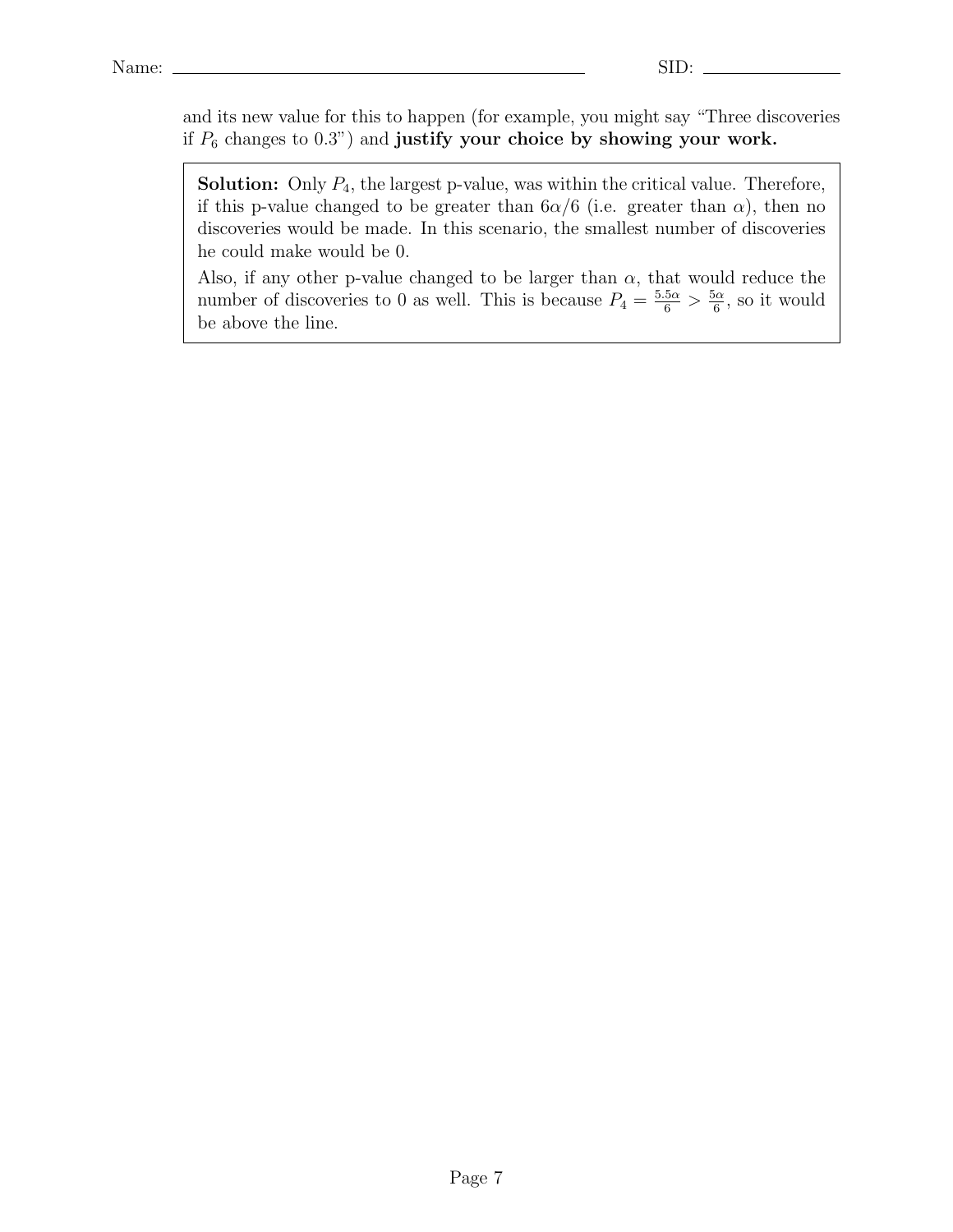5. (12 points) Isaac is trying to figure out how many discussion worksheets to print for the first in-person discussion section in Data 102. He decides to use Bayesian modeling and inference to answer this question.

Isaac wants to estimate the unknown quantity  $q$ , which he defines as the probability that any given student in Data 102 attends in-person discussion section. He knows there are n students in the course. So, if he knew what q was, he could print  $nq$ worksheets.

- (a) (2 points) Isaac guesses that about 40% of students will attend in-person discussion section. However, he is not very confident in this belief: while he still thinks 40% is most likely, he suspects that anywhere between 30% and 50% of students attending section is also reasonably likely, and it's possible that it could be outside of that range. Which of the following prior distributions best reflects Isaac's beliefs? Choose the single best answer by filling in the circle next to it.
	- $\bigcap$  A. Uniform $(0.3, 0.5)$
	- $\bigcap$  B. Uniform $(0, 1)$
	- $\bigcap C$ . Uniform $(0.3, 1)$
	- $\bigcirc$  D. Uniform $(0, 0.5)$
	- $\bigcirc$  E. Beta $(9, 6)$
	- $\bigcap$  F. Beta $(6, 9)$
	- $\bigcirc$  G. Beta(90, 60)
	- $\bigcap$  H. Beta(60, 90)
- (b) (3 points) Isaac then collects data from the first discussion section of the semester (which was held remotely), and finds that x students attended. He assumes x follows a Binomial $(n, q)$  distribution, where  $n = 300$  is the number of students in the class and on the waitlist.

He calculates the posterior distribution for q,  $p(q|x)$ , and plans to use this to determine how many worksheets to print out.

Based only on the information provided so far, which of the following assumptions is Isaac making? Select all answers that apply.

- $\Box$  A. Each student's decision about whether to attend is independent of all other students.
- $\square$  B. The probability of attending, q, is a fixed and unknown parameter.
- $\Box$  C. The probability of attending remote discussion section is the same as the probability of attending in-person discussion section.
- $\square$  D. Waitlisted students and enrolled students have the same probability of attending.
- $\square$  E. The probability of attending, q, decreases over time.
- $\square$  F. The number of students who attended the first discussion section, x, is equal to nq.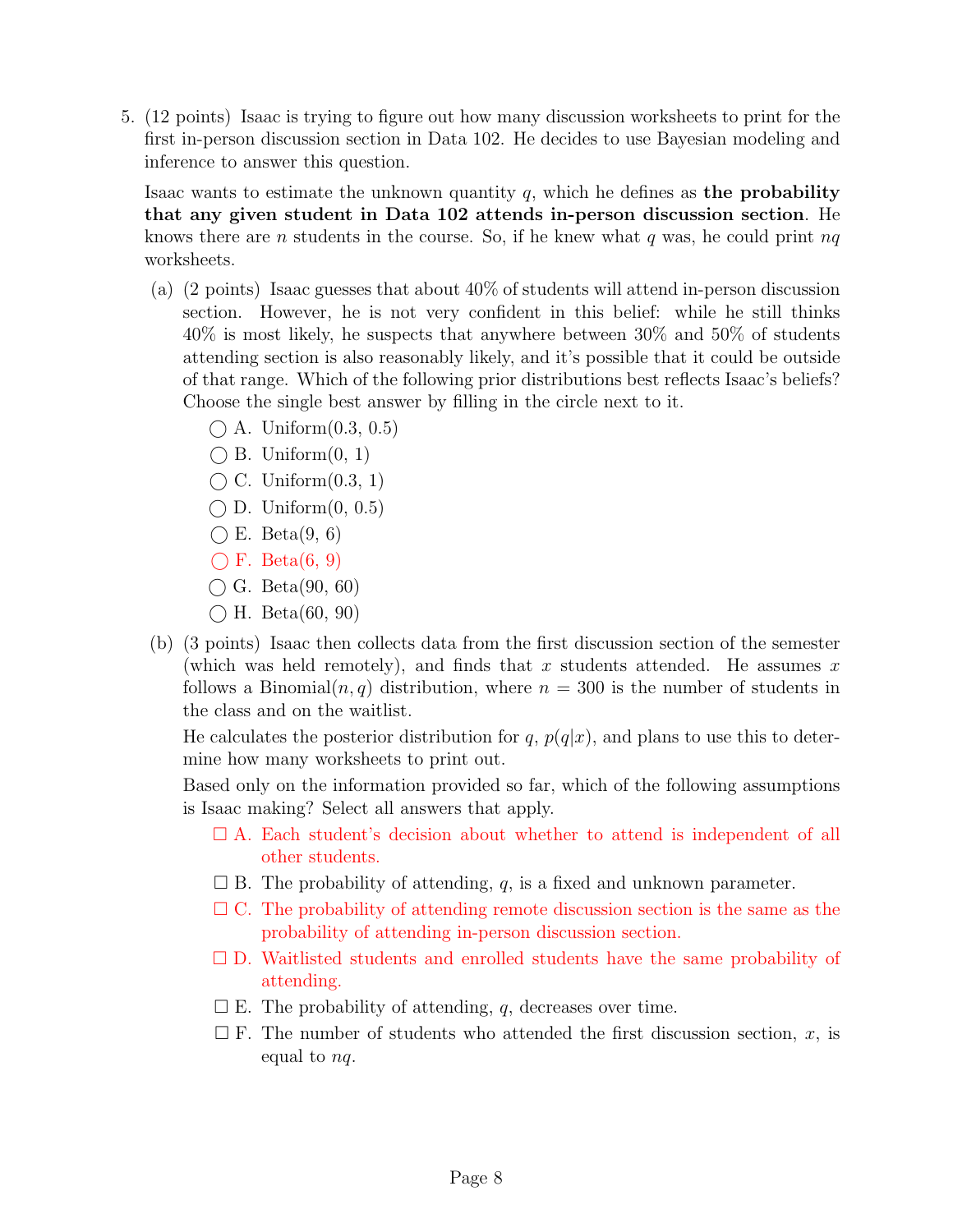<u> 1989 - Johann Barn, mars ann an t-Amhain Aonaich an t-Aonaich an t-Aonaich an t-Aonaich an t-Aonaich an t-Aon</u>

Solution: TODO explain here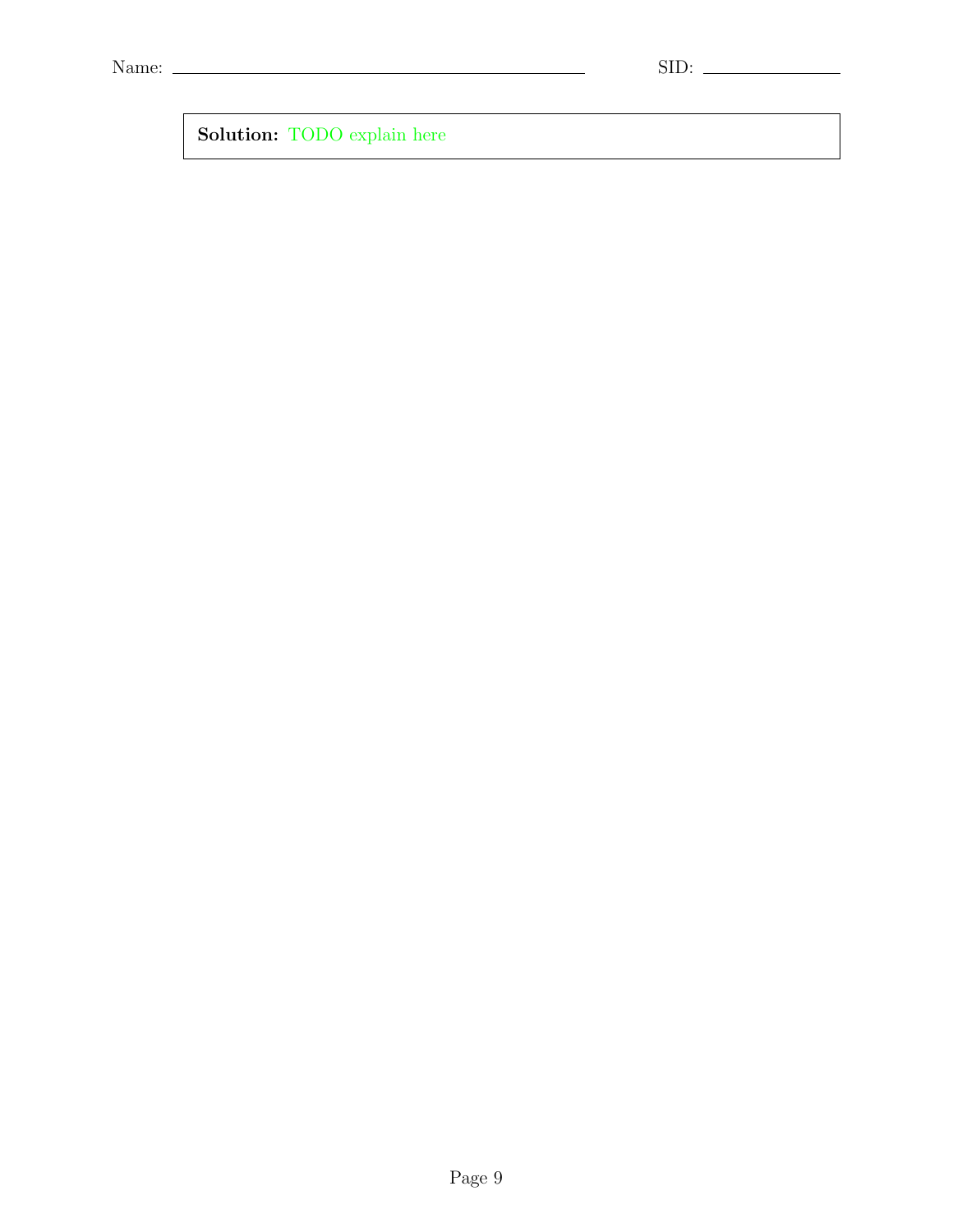(c) (2 points) Suppose Isaac chooses a Beta $(4, 4)$  prior for q. He observes  $x = 100$ students attended discussion, out of 300 students total. What is the posterior distribution  $q|x$ ? Express your answer in the form of a well-known distribution, along with its parameters (for example, Normal $(3, 2)$ ).

Solution: Beta(104, 204). Recall the Beta-Binomial conjugate pair. With a q following a Beta $(\alpha, \beta)$  prior, and x having a Binomial $(n, q)$  likelihood, the posterior distribution for  $q|x$  is a Beta $(\alpha + x, \beta + n - x)$  distribution. Plugging in appropriate values for  $\alpha$ ,  $\beta$ , x, and n, we get a Beta(104, 204) distribution.

(d) (3 points) Isaac wants a point estimate of  $q$  so that he can calculate how many worksheets to print. He knows that if he wants to minimize the Bayesian posterior risk with mean squared error loss, he should choose the mean of the posterior distribution,  $E_{q|x}[q|x]$  (LMSE estimate). Isaac thinks about the tradeoffs in printing too many or too few worksheets, and decides to use the following loss function for true value q and estimate  $\hat{q}$ :

$$
\ell(q, \hat{q}) = \begin{cases} 2(\hat{q} - q)^2 & \text{if } \hat{q} \ge q \\ (\hat{q} - q)^2 & \text{otherwise} \end{cases}
$$

He minimizes the Bayesian posterior risk with this loss function and obtains a value  $q^*$ .

Will  $q^*$  be greater than, less than, or equal to the LMSE estimate? Choose the single best answer by filling in the circle next to it. You must justify your answer to receive credit.

 $\bigcirc$  A. Greater than  $\bigcirc$  B. Equal to  $\bigcirc$  C. Less than

Solution: Isaac's new loss function penalizes large values more: in other words, if he overestimates, the loss will be higher than if he underestimates. So, in order to minimize this loss, we must pick a value below the LMSE estimate (because values above the LMSE estimate will incur double the loss).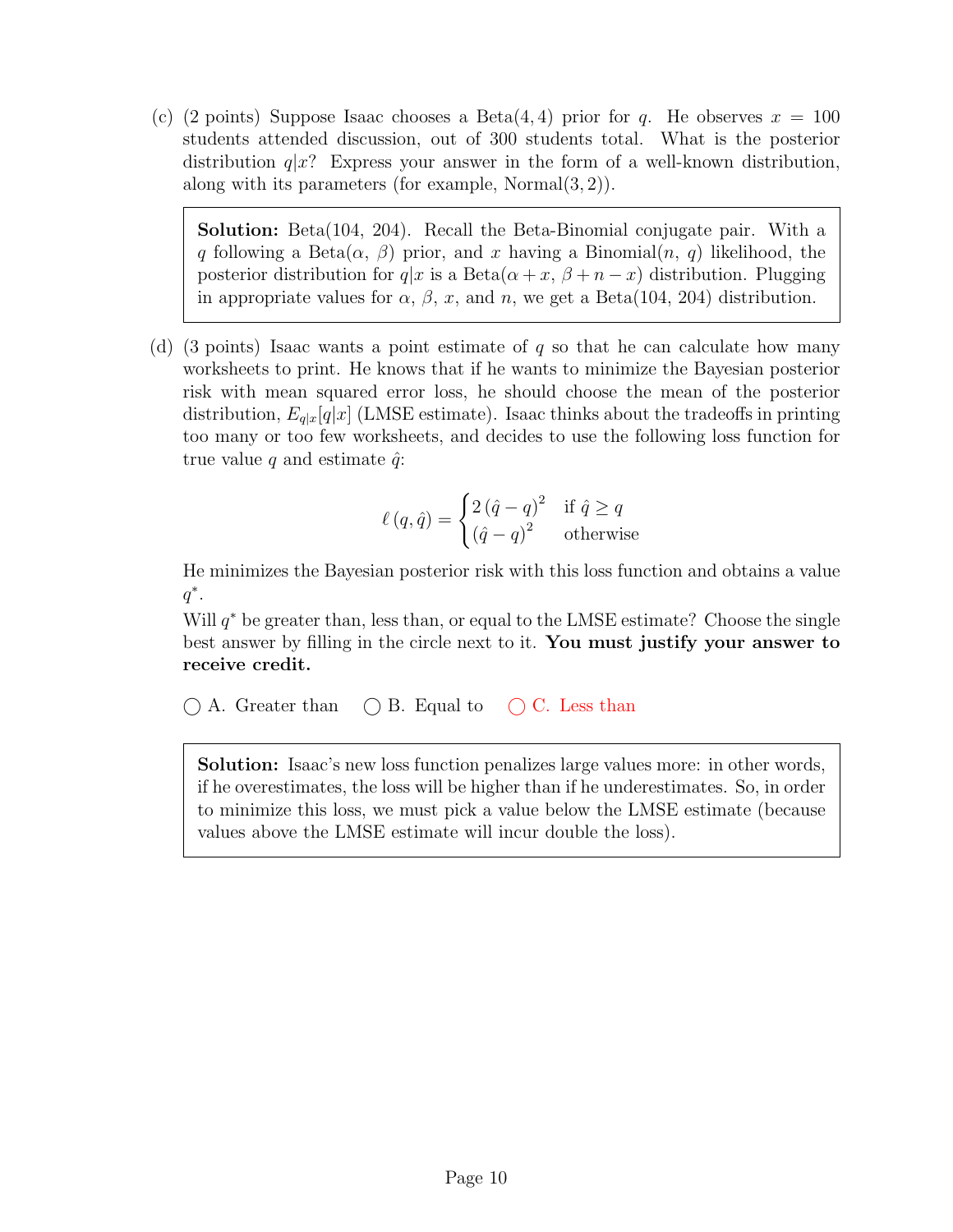(e) (2 points) For this part only, assume that Isaac has data from the first four discussion sections  $x_1, x_2, x_3, x_4$ , where  $x_1$  is from the week when sections were held remotely, and all the others were held in person. In particular,  $x_i$  is the total number of students that attend discussion section on week i.

He decides to add a new (scalar) variable  $r$  to his model, and draws the following graphical model:



He shares his graphical model with the other GSIs, but forgets to describe what r means. Which of the following are reasonable interpretations of r based on the graphical model?

- $\Box$  A. r represents the effect that holding sections remotely has on attendance.
- $\square$  B. r represents the effect that time of day has on attendance.
- $\Box$  C. r represents the effect that the first week of classes has on attendance.
- $\square$  D. r represents the effect that different GSIs have on attendance.

**Solution:** The first and third options are compatible with  $r$ , since they both will only affect attendance in the first week of class.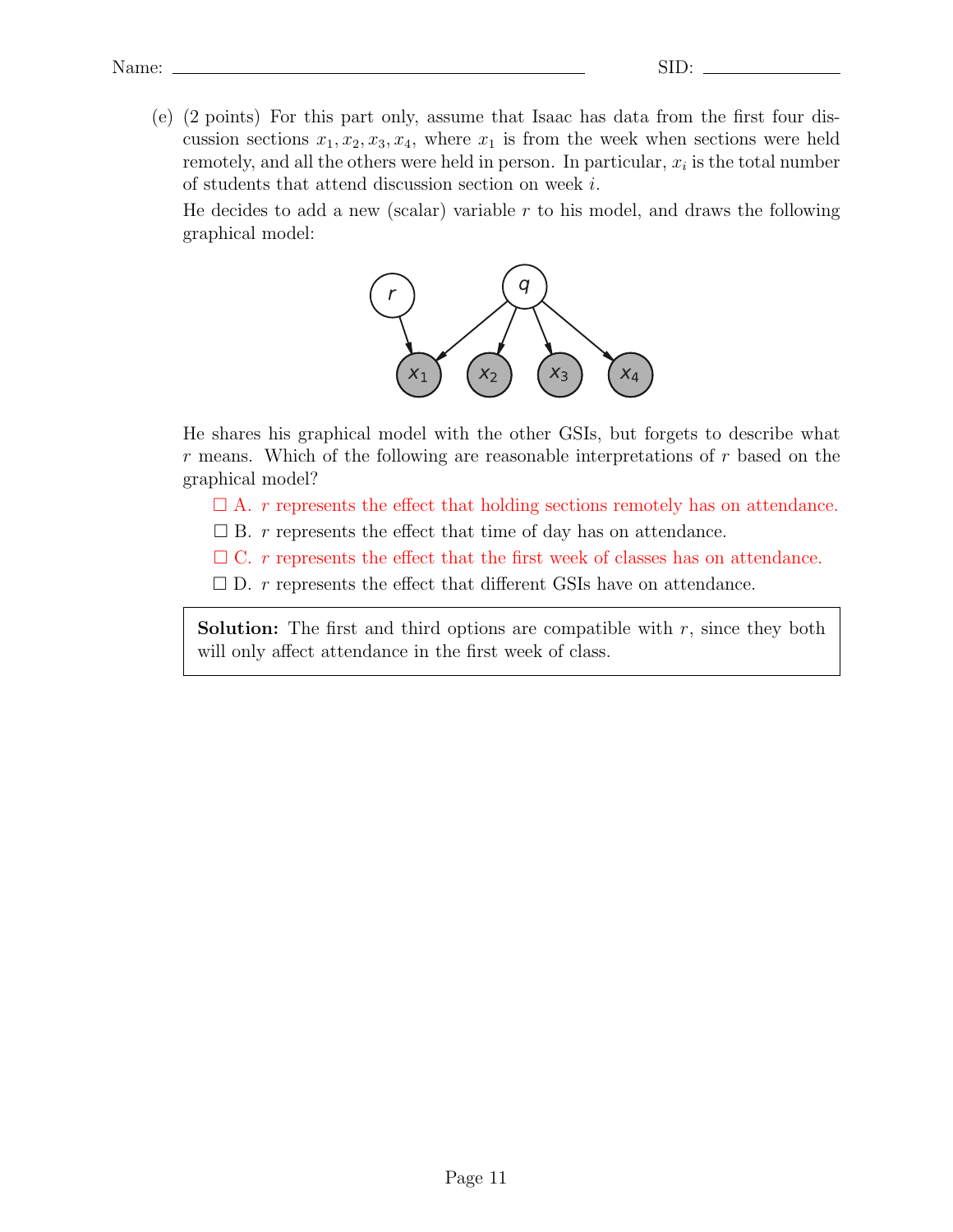- 6. (6 points) As part of a class project, you are simulating the number of students that attend Data 102 office hours. You decide on the following:
	- Let  $\theta_A$  be the rate of attendance on weeks that homework is due, and  $\theta_B$  be the rate of attendance on weeks that homework is not due.
	- Let  $x_1, \ldots, x_n$  be the number of students who attended on n randomly chosen days from weeks that HW is due.
	- Let  $y_1, \ldots, y_m$  be the number of students who attended on m randomly chosen days from weeks that HW is not due.
	- You assume each  $x_i$  is drawn from a Poisson $(\theta_A)$  distribution, and each  $y_i$  is drawn from a Poisson $(\theta_B)$  distribution.
	- You assume that  $\theta_A$  and  $\theta_B$  are independently drawn from exponential distributions with parameter  $\mu$ :  $\theta_A \sim \text{Exp}(\mu)$  and  $\theta_B \sim \text{Exp}(\mu)$ .
	- (a) (3 points) Draw a graphical model for the probability model described above.

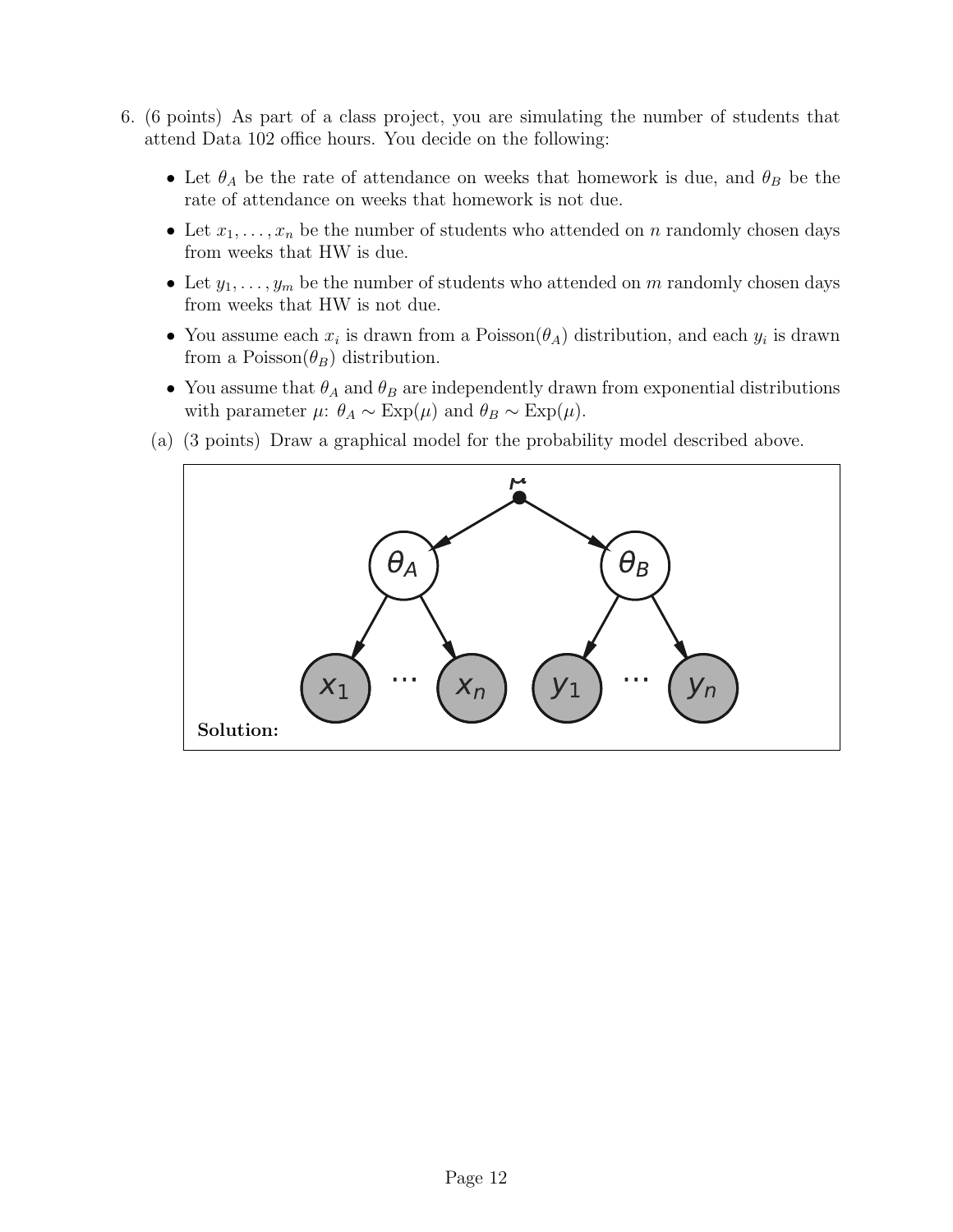(b) (3 points) You collect data from 60 days (30 from weeks that HW is due and 30 from weeks that HW is not due). Your friend implements the model from part (a) in PyMC3, and tries to produce a scatterplot where each point represents one posterior sample, and shows the values of  $\theta_A$  and  $\theta_B$  for that sample.

Unfortunately, your friend's Jupyter notebook is very disorganized, and he gives you two versions of the plot. One was computed using only two y-values (instead of 30), and the other was computed correctly using all of them. He doesn't know which is which, and sends you both of them.



Which of the following are valid conclusions from these plots? Select all answers that apply.

Hint: Recall that the mean of an  $Exp(\mu)$  distribution is  $1/\mu$ .

- $\Box$  A. The plot on the right is more likely to have the full data than the plot on the left.
- $\square$  B. The rate of student attendance is higher during weeks that HW is due.
- $\Box$  C. The LMSE estimate for  $\theta_A$  is higher than the LMSE estimate for  $\theta_B$ .
- $\square$  D. The value of  $\mu$  used must have been between  $1/8$  and  $1/2$ .

Solution: